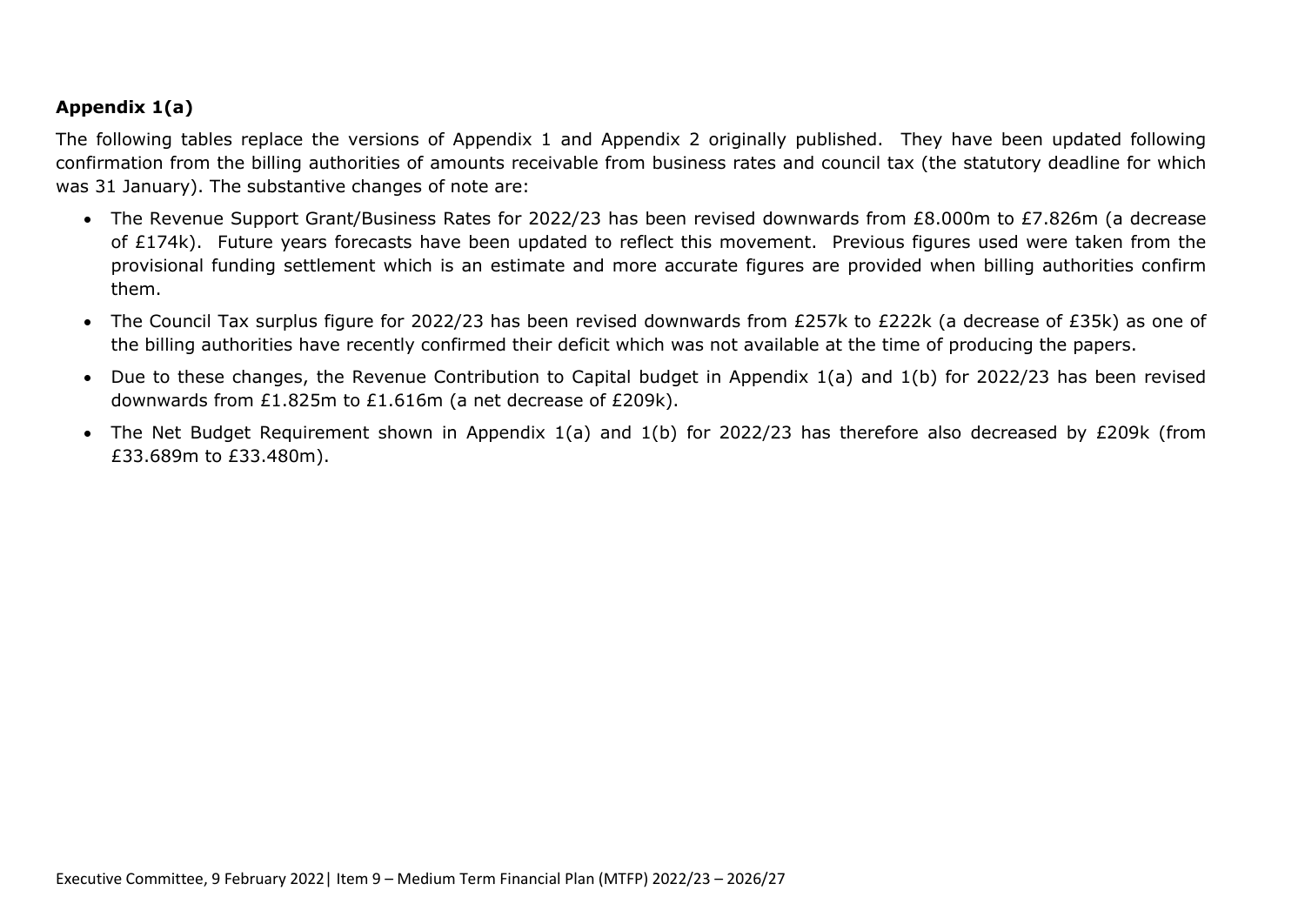## **Revised Appendix 1a**

The model below is based on the assumptions detailed in Sections 3 and 4 and all significant budget movements have been subjected to officer and Member scrutiny as noted in Section 6.1. The funding assumptions have been updated following billing information being provided by the respective billing authorities.

| <b>Directorate</b>                            | 2021/22 Approved<br><b>Budget</b><br>£000 | 2022/23<br>£000 | 2023/24<br>£000 | 2024/25<br>£000 | 2025/26<br>£000 | 2026/27<br>£000 |
|-----------------------------------------------|-------------------------------------------|-----------------|-----------------|-----------------|-----------------|-----------------|
|                                               |                                           |                 |                 |                 |                 |                 |
| <b>Base Budget</b>                            | 0                                         | 32,277          | 33,480          | 33,982          | 35,024          | 36,071          |
| Pay Adjustment                                | 0                                         | 347             | 463             | 472             | 481             | 491             |
| <b>Inflation Adjustment</b>                   | 0                                         | 0               | 100             | 100             | 100             | 100             |
| Corporate Core                                | 1,605                                     | $-20$           | $-28$           | $-45$           | $\mathbf{0}$    |                 |
| <b>Statutory Accounting &amp; Contingency</b> | 297                                       | 0               | 0               | 0               | $\Omega$        | $\mathbf{0}$    |
| Delivery, Corporate Development & Planning    | 21,922                                    | 669             | 443             | 400             | 100             | $\mathbf{0}$    |
| <b>Human Resources</b>                        | 529                                       | $-6$            | 0               | 0               | $\Omega$        | 0               |
| Finance & Assets                              | 6,140                                     | 381             | $-40$           | 0               | $-20$           | $\Omega$        |
| <b>RCCO</b>                                   | 1,784                                     | $-168$          | $-436$          | 115             | 386             | 488             |
| Transfers to/(from) Reserves                  | 0                                         | 0               | 0               | ŋ               | $\Omega$        | ∩               |
| <b>Net Budget Requirement</b>                 | 32,277                                    | 33,480          | 33,982          | 35,024          | 36,071          | 37,150          |
| Revenue Support Grant/ Business Rates         | $-7,801$                                  | $-7,826$        | $-7,969$        | $-8,112$        | $-8,270$        | $-8,428$        |
| Services Grant                                |                                           | $-355$          | $-150$          | $-150$          | $-150$          | $-150$          |
| Council Tax Receipts Surplus/Deficit          | 33                                        | $-222$          | 41              | 0               | $\Omega$        |                 |
| <b>Council Tax Support Grant</b>              | $-336$                                    | 0               | 0               | 0               | $\Omega$        | $\Omega$        |
| <b>Fire Specific Grants</b>                   | $-1,123$                                  | $-1,110$        | $-1,115$        | $-1,120$        | $-1,125$        | $-1,130$        |
| <b>Council Tax Receipts</b>                   | $-20,729$                                 | $-22,759$       | $-23,581$       | $-24,434$       | $-25,318$       | $-26,234$       |
| <b>Pension Grant Funding</b>                  | $-1,208$                                  | $-1,208$        | $-1,208$        | $-1,208$        | $-1,208$        | $-1,208$        |
| Use of Reserves                               | $-1,113$                                  | 0               | 0               | ŋ               | $\Omega$        | <sup>n</sup>    |
| <b>Total Funding Available</b>                | $-32,277$                                 | $-33,480$       | $-33,982$       | $-35,024$       | $-36,071$       | $-37,150$       |
| Shortfall/(Surplus) for Year                  | 0                                         | 0               | 0               | 0               | $\mathbf 0$     |                 |
| <b>Cumulative Savings Requirement</b>         | $\bf{0}$                                  | 0               | 0               | 0               | $\mathbf 0$     | 0               |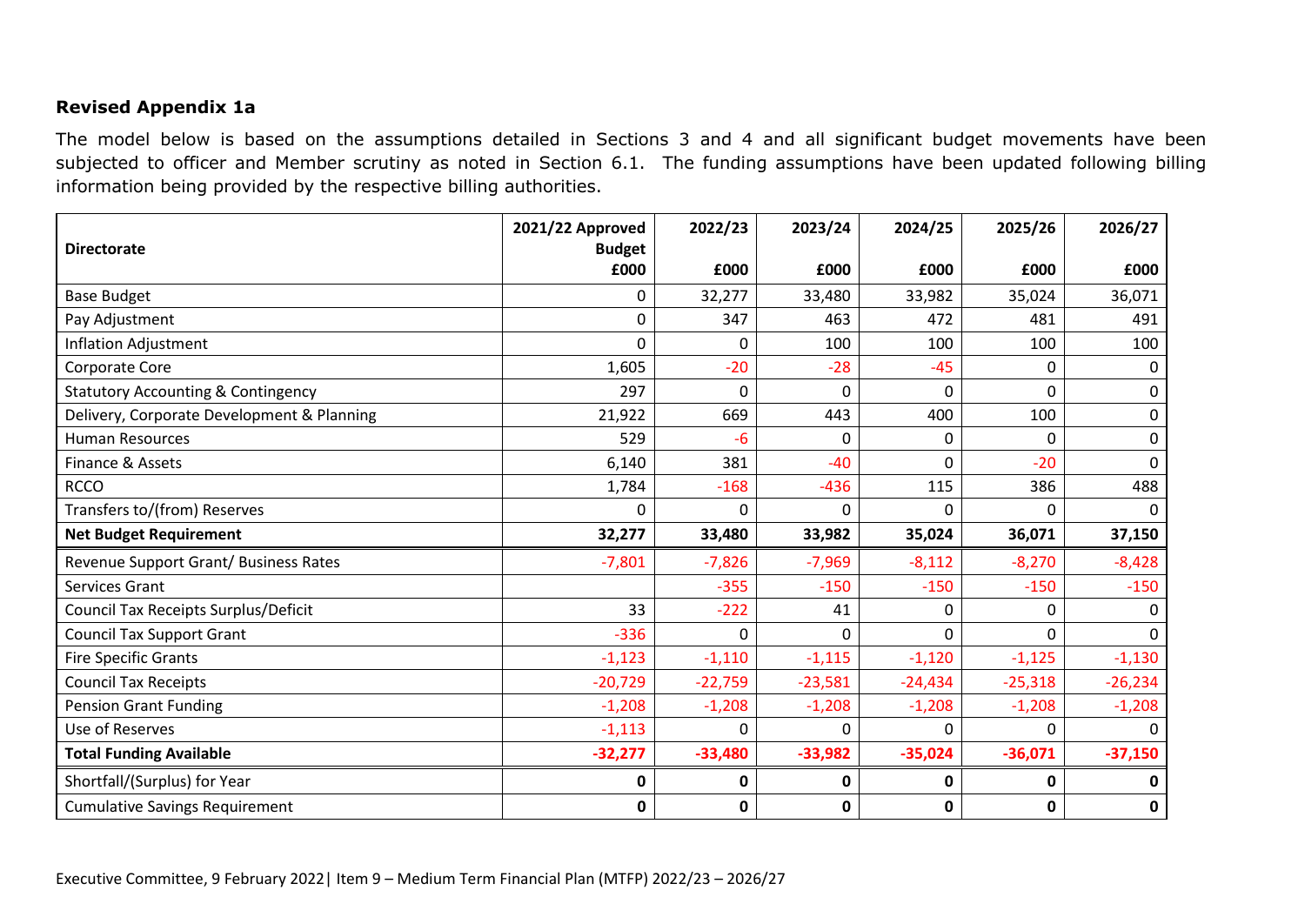## **Revised Appendix 1b – Reserves Position**

| <b>Reserves Position</b>                               | 2021/22  | 2022/23  | 2023/24  | 2024/25  | 2025/26  | 2026/27  |
|--------------------------------------------------------|----------|----------|----------|----------|----------|----------|
| <b>General Fund Balance</b>                            | $-1,500$ | $-1,500$ | $-1,500$ | $-1,500$ | $-1,500$ | $-1,500$ |
| Other Earmarked Reserves (excluding Control Room Res.) | $-1,304$ | $-1,304$ | $-1,304$ | $-1,304$ | $-1,304$ | $-1,304$ |
| <b>Earmarked Capital Reserves</b>                      | $-2,484$ | $-4,138$ | $-3,702$ | $-3,492$ | $-3,693$ | $-4,382$ |
| <b>Total</b>                                           | $-5,288$ | $-6,942$ | $-6,506$ | $-6,296$ | $-6,497$ | $-7,186$ |